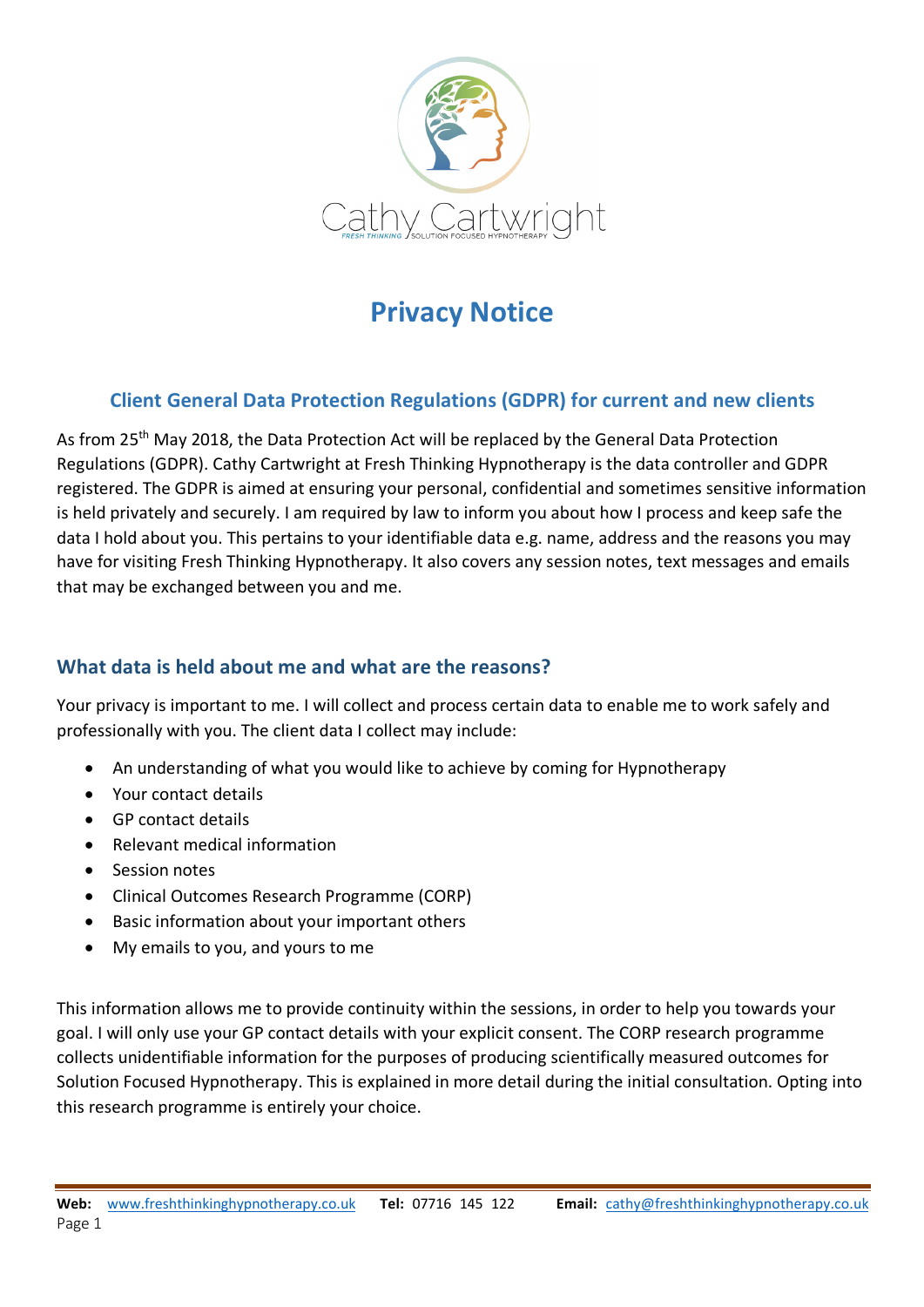

#### **How is my data stored?**

- Paper based session notes all paper based notes and paperwork is kept in a locked filing cabinet with a PIN access
- Emails my email account requires a username and password

# **Privacy Notice**

### **Client General Data Protection Regulations (GDPR) for current and new clients**

#### **How is client data stored? (cont)**

- Text messages my work phone is secured with a PIN number
- CORP Research this is a programme accessed via a username and password on a laptop

#### **How long is my data stored for?**

I am a member of the Complementary and Natural Healthcare Council (CNHC) and as such I am bound by a code of ethics and regulations regarding the length of time I must hold onto your information. The CNHC requires me to hold your data for a period of 8 years following your final session. The ruling for children differs in that the CNHC stipulates that their data must be held until their 25<sup>th</sup> birthday. The exception to this rule applies to young adults whose treatment ends when they are 17 years old, then I must hold their records until they reach their 26<sup>th</sup> birthday. Client records will be destroyed in the January after the dates given above. This is in line with NHS regulations for holding data.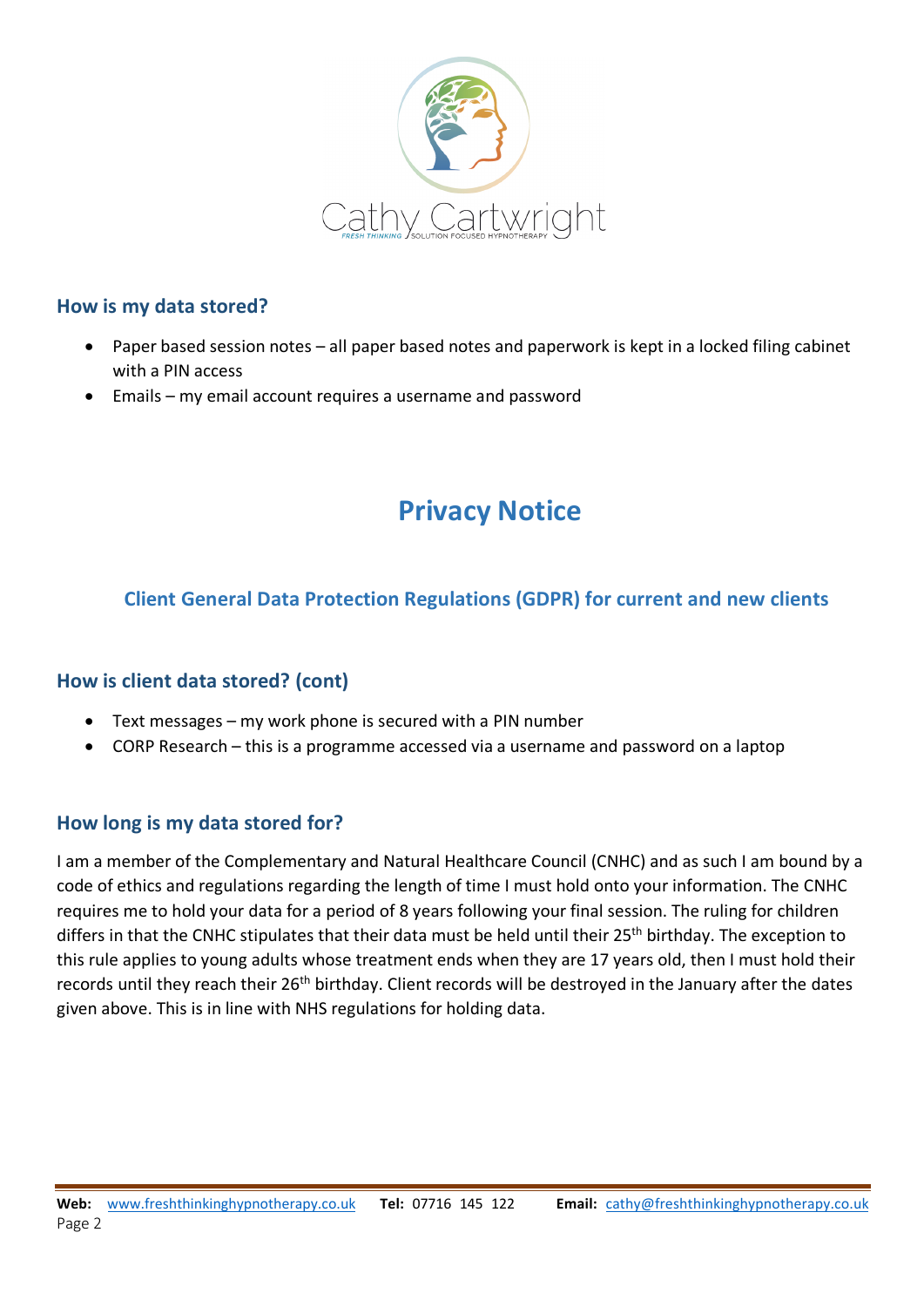

## **What if I would like my date to be destroyed before this date?**

Under the General Data Protection Regulations, you are able to request the deletion of any of your data at any time. In order to start the process, put your request to have your records destroyed in writing to me. Once I have checked your identity, your records will be shredded using a cross shredding machine. Any electronic data will also be permanently deleted and you will be notified of the completion. Please note: the request for deletion of data and the confirmation will be held securely until 8 years after the request.

## **Am I able to see or obtain a copy of the information held by you?**

In accordance with the General Data Protection Regulations, if you wish to see or obtain a copy of the information you wish to see, simply put your request in writing to me; stating the specific data you wish to see and I will supply you with a copy of the data within 30 days. I will need to confirm your identity before sending the information. Please note: there may be a small charge to cover printing costs. Also, I may be required to verify the information I send out with my insurance company's legal team.